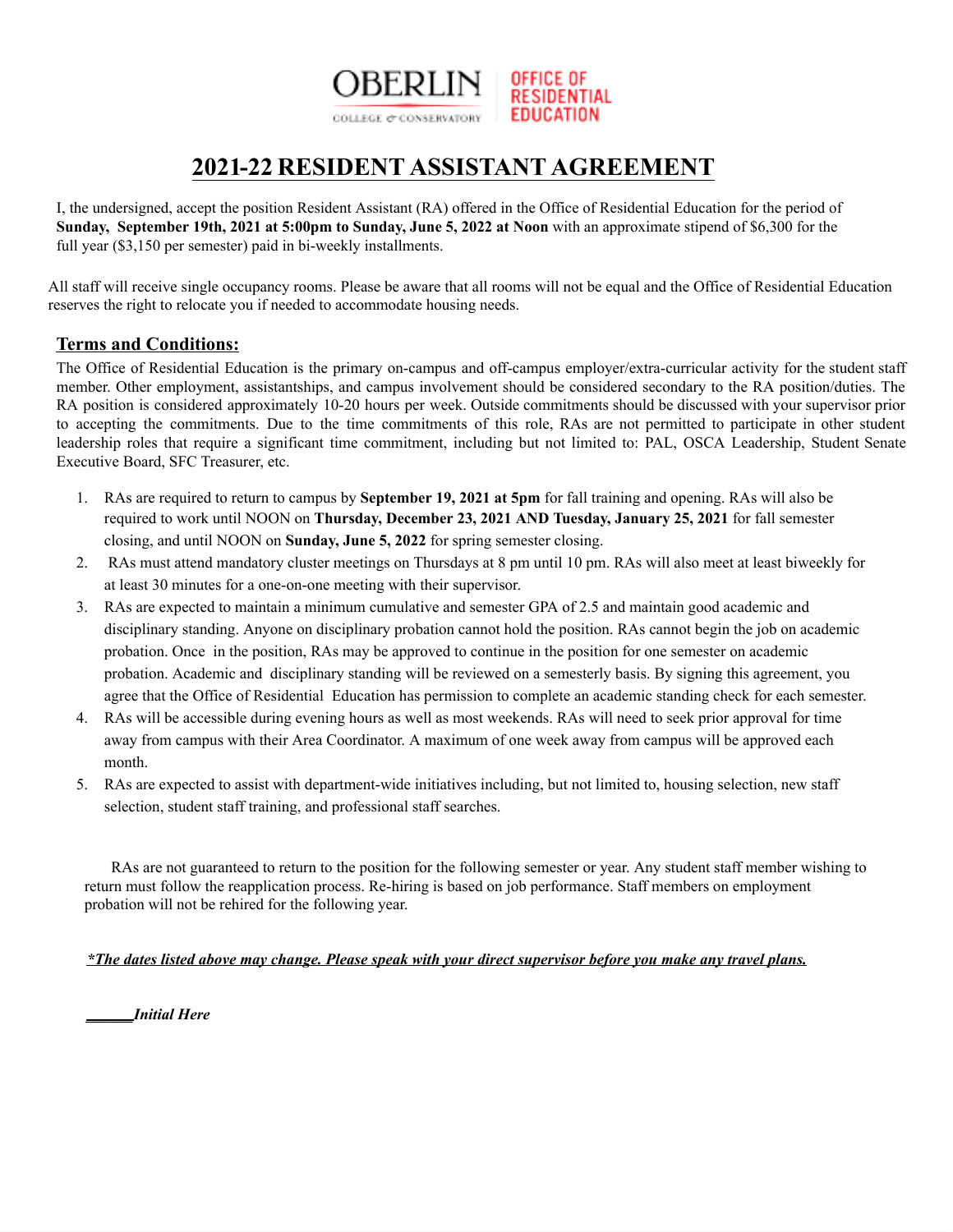# **General Position Description:**

The Resident Assistants (RAs) are an essential part of the Residential Education team. RAs provide leadership and assist residents in developing a positive learning community environment by building strong, healthy relationships with residents. A positive learning community environment is one where active learning takes place through RAs facilitating opportunities for formal and informal interaction among residents and campus partners, promoting resident involvement, and creating a sense of belonging and investment in their community among residents. This is completed within guidelines established by the College and the Office of Residential Education.

# **Specific Responsibilities:**

# *Community Facilitator*

- 1. Model the norms, values, and rules of the Oberlin College community.
- 2. Act as an educator to foster student learning tied to the mission of the College.
- 3. Provide weekly community building strategies in RA's area of responsibility. Provide community events, assess and meet needs, and disseminate information.
- 4. Create a sense of identity for the living group in conjunction with the residents on the floor/section.
- 5. Utilize the Residential Education Model framework to foster student learning, growth, and development by building inclusive and authentic community and fostering relationships. RAs will utilize a variety of strategies to foster student learning including intentional conversations, bulletin boards, community meetings, campus partnerships, and holding students accountable for their decisions.
- 6. Maintain appropriate relationships within the residential community, which includes refraining from relationships with residents under your purview due to power dynamics.
- 7. Actively work with residents to create a community whose attitudes, language, and behavior reflect awareness and sensitivity to other cultures and backgrounds.
- 8. Correspond with residents on a routine basis in regards to programming, facilities, on campus resources, and involvement in the Oberlin Community.
- 9. Create a community that is conducive to living, sleeping, and studying through enforcement of community guidelines and student code of conduct.
- 10. Understand and articulate College and/or Residential Education procedures and policies as outlined in College publications.
- 11. Confront and report individual or group(s) violating community, College, or Residential Education rules and regulations.

## *\_\_\_\_\_\_Initial Here*

## *Relationship Facilitator*

- 1. Know the name of residents living on the floor/section within the first two weeks of classes.
- 2. Assist residents in learning one another's names and interests.
- 3. Maintain regular contact while role modeling ObieSafe policies with residents on the floor/section.
- 4. Refer students to campus resources as appropriate.
- 5. Maintain appropriate relationships and professionalism in dealing with residents.
- 6. Actively support a positive staff team dynamic.
- 7. Check in with residents as requested by your supervisor in a timely manner.

## *\_\_\_\_\_\_Initial Here*

## *Administrative Duties*

- 1. Complete incident reports as needed and follow up as requested by your supervisor.
- 2. Monitor and report the condition of common areas, bathrooms, kitchens, and other residential spaces. This includes entering work orders when necessary.
- 3. Bulletin boards must be posted every month. Bulletin Boards should support the Residential Education Model.
- 4. Participate in opening, closing, and any move processes throughout the year.
- 5. Participate in the cluster duty rotations by performing rounds to assess the safety of the spaces including facility issues, student safety, and informal check-ins with residents.
- 6. When on duty, conduct rounds of the entire building(s) as specified by your supervisor.
- 7. Student Staff must be accessible by phone while on duty from 8:00 pm until 8:00 am the next morning. Student staff will complete lock outs while serving on duty. Student staff must be present in their cluster for the entire duration of duty.
- 8. Complete, in a timely manner, all administrative tasks assigned by Residential Education.
- 9. Check mailboxes and respond to voicemails and emails within 48 business hours
- 10. To be an available resource to the residents at Oberlin, it is an expectation that you consent to release your phone number to the college population.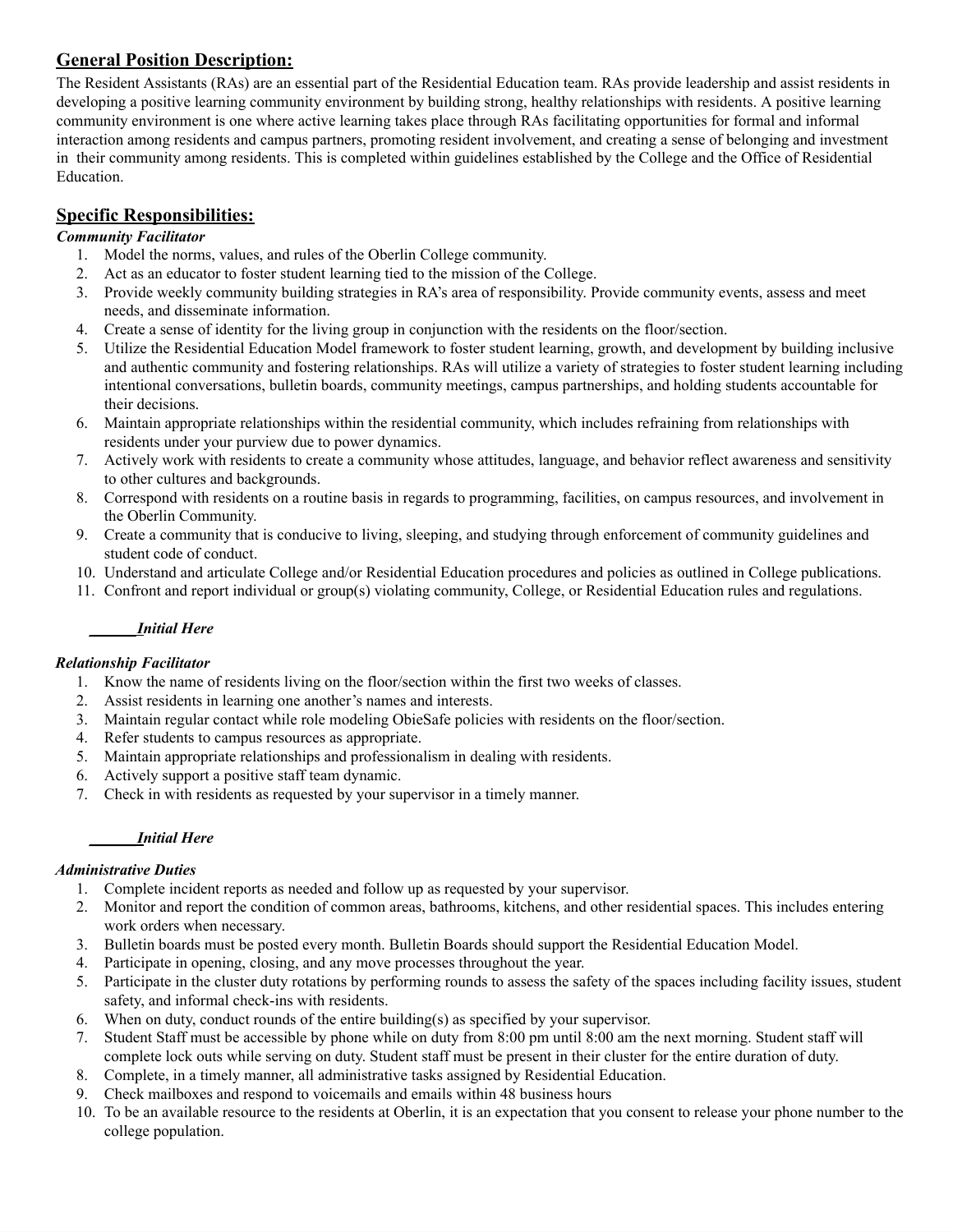- 11. Attend and participate in weekly staff meetings, staff development programs, and individual meetings or other Residential Education meetings set by your supervisor.
- 12. Serve on one committee/collateral assignment as assigned by your supervisor.
- 13. Complete other duties as assigned by the Office of Residential Education.

#### *\_\_\_\_\_\_Initial Here*

#### *Conduct*

- 1. Abide by all College and Residential Education Rules and Regulations.
- 2. Support and positively represent the Office of Residential Education.
- 3. Display and role model responsible behaviors throughout the entire Oberlin Campus.
- 4. Serve as a "Responsible Employee" as defined by the Sexual Misconduct Policy.

If a student staff member is alleged to be in violation of College or Residential Education policies, the case will be referred to the Oberlin College judicial process. The job action process is progressive. Once a student staff member is on warning, additional issues with job performance may result in the next level of job action. Depending on the severity of the performance issue, the staff member may be placed on probation or be released from the agreement without verbal or written warnings or probationary status. Consistently poor evaluations with no signs of improvement can lead to termination or not being rehired for the next academic year.

The four levels of the employee job action system are:

- 1. **Verbal Warning**: This is the initial step in the job action process. The verbal warning is used when a minor problem first occurs. The verbal warning will still be formally documented.
- 2. **Formal Written Warning:** A written warning is given when a staff member has not satisfactorily corrected a problem as outlined during the verbal warning. A written warning may also be the initial step in cases of a more serious nature.
- 3. **Probation:** Probation is the last corrective step in the job action process. Probation is a defined period of time in which a staff member must improve upon and fulfill job expectations. Failure to successfully perform job expectations while on probation can result in termination. RAs on probation will not be rehired for the following academic year.
- 4. **Termination:** If job performance has not shown marked improvement, the student staff member will be released from their agreement. If a violation is serious enough, as deemed by a direct supervisor or a central staff member, it may result in immediate termination, bypassing the previous disciplinary levels.

## *\_\_\_\_\_\_Initial Here*

#### *Conditions of Resignation/Termination*

- a. Should a staff member wish to resign, they must notify their supervisor in writing at least two weeks prior to the date of resignation.
- b. If a student staff member leaves the position through termination or resignation, the Office of Residential Education will find a housing placement for the student out of the building/cluster where they are employed. The student staff member must be relocated within 48 hours of the effective resignation.
- c. A student staff member has the right to appeal their termination to the Director of Residential Education.
- d. At the end of a staff member's tenure, the supervisor will place the student staff member's evaluation of the position in their file.

#### *\_\_\_\_\_\_Initial Here*

*Keys*: Staff office/closet access is issued to staff members and must be used **only** in accordance with the written policy outlined in the Student Staff manual and explained by your direct supervisor. Student staff should only use master access in accordance with the written policy outlined in the Student Staff Manual. Failure to use master access in accordance with the written policy may result in probation and/or termination.

#### *\_\_\_\_\_\_Initial Here*

*Confidentiality:* As a student employee of the Office of Residential Education at Oberlin College, staff members need to be aware that they will have access to confidential information, both written and verbal. Staff members must maintain the appropriate confidentiality of any records and conversations related to students/College employees. Appropriate confidentiality means staff members are expected to discuss resident concerns/issues with their supervisor only. Additionally, student staff members, as mandated reporters, have a duty